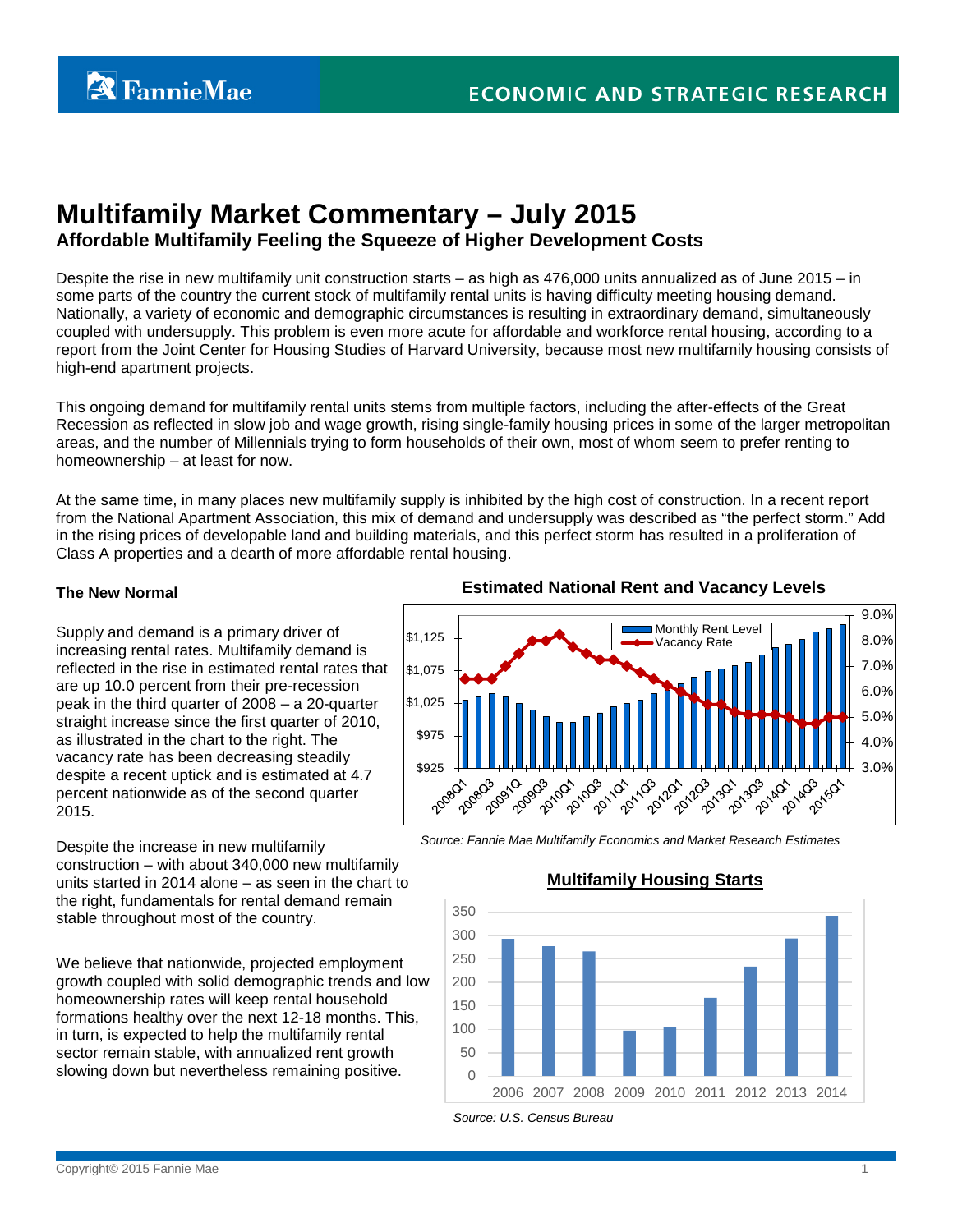#### **Demand Spurred by Demographics**

Why the increase in multifamily rental housing demand? One key reason is demographics. The Great Recession particularly hurt Millennials, which the Pew Research Center defines as those born after 1980. According to an October 2014 report from The Council of Economic Advisors, unemployment peaked in 2010 for individuals aged 18 to 34 years old at a rate above 13.0 percent. However, as the national economy is picking up steam and job growth has been accelerating, more Millennials are moving away from their parents' homes and into apartments, forming new households, and ultimately spiking multifamily rental housing demand. In fact, according to the Urban Land Institute's *2015 Community Survey*, 73 percent of Millennials say they are likely to move in the next five years, perhaps suggesting ongoing demand over the long-term forecast. This is significant for the multifamily sector because a sizable amount of multifamily rental demand comes from people aged 34 years old or younger, as illustrated in the pie chart below.

Millennials' overall lifestyle preferences appear to be different from preceding generations. For example, according to the survey Millennials are less likely to own a car or purchase a home; and while they expect to buy homes in the future, the survey indicates they are less likely to do so than previous generations. The survey also gleaned a locational preference. Millennials stated that they prefer city centers as opposed to suburban or rural areas, with 63 percent stating that they would like to live somewhere that did not require a car.

This type of demand preference has been another catalyst in pushing up the price of prime real estate in central business districts as developable land becomes more scarce. In addition to this difference in lifestyle preferences and a tendency to rent instead of own, likely the most important reason that Millennials are driving rental demand is their sheer size in numbers. According to the Census Bureau, Millennials now are the largest segment of the population at an estimated 87 million people; in contrast, Baby Boomers total 76 million. It is perhaps no wonder multifamily developers are starting to focus on the wants and needs of Millennials.





*Source: U.S. Census Bureau Estimates Source: 2013 American Community Survey*



#### **Focus On Urban Centers**

Millennials' preferences to live in urban centers as opposed to outlying suburbs has shifted many developers' attention to the urban core, which in turn has greatly impacted land prices. Demand appears to be highest in neighborhoods that are centrally located and walkable. This urban focus is reflected in the Real Capital Analytics/WalkScore repeat sales index, which measures trends in prices of highly walkable, somewhat walkable, and car dependent locations.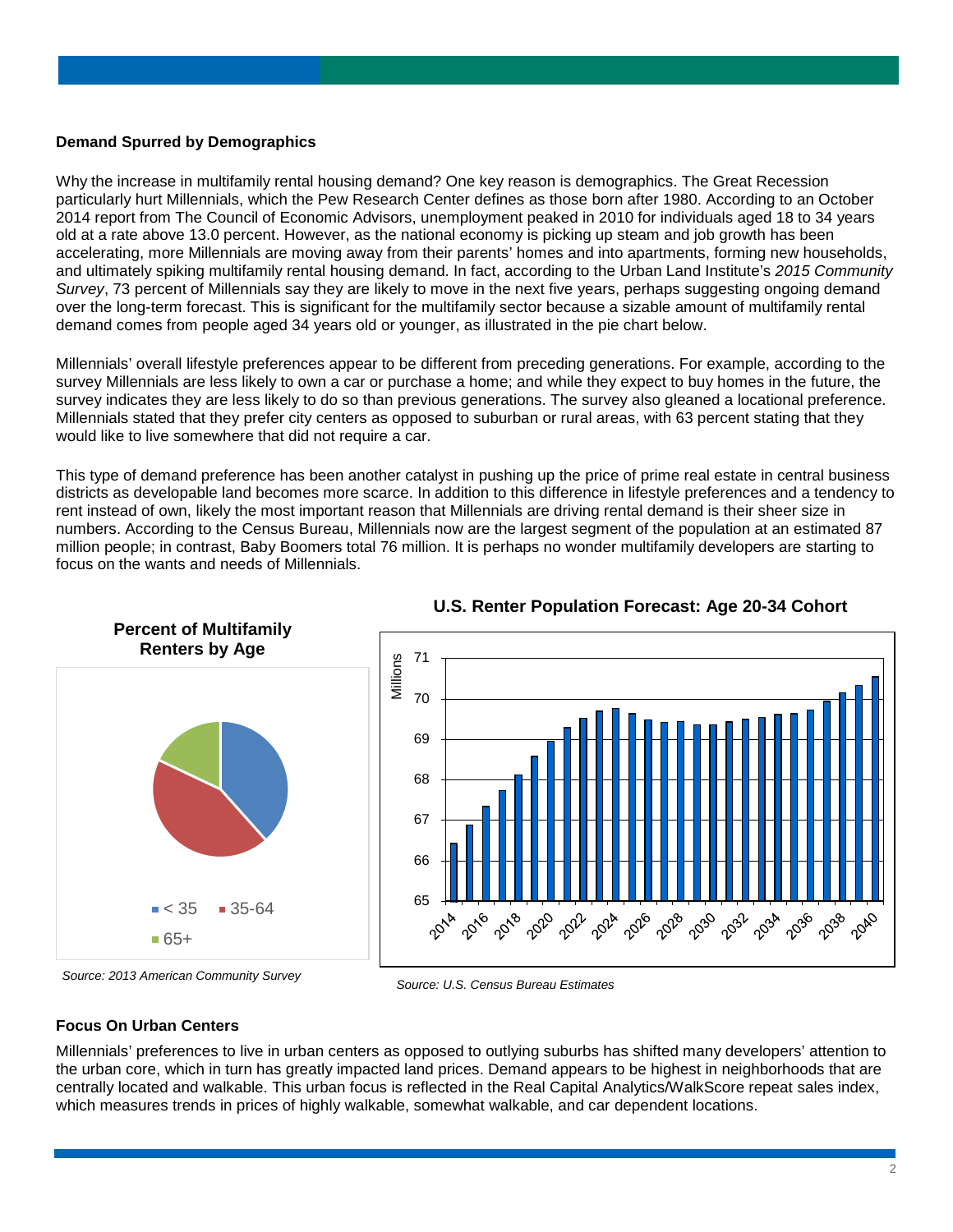According to this index, the price of apartments in highly walkable central business districts outperforms all other locations, as seen in the chart below. Developable land in urban areas is comparatively scarcer than in suburbs, and this has placed more pressure on land prices in these high demand, low supply areas. As a result, the rise in value of apartments located in highly walkable central business districts has increased dramatically since the end of 2009**.**

#### **Rising Land Prices**

Land prices tend to be extremely volatile and comprise a significant portion of a developer's total cost of construction. Property sales and land acquisition are subject to extreme competition between developers and can lead to multiple bids that push up the price. These competing bids are a reflection of what the developers assume rent increases and declining vacancy rates will be over the near term. The price of developable land has been on the rise for quite some time.

The CoStar Commercial Repeat Sales Index compares the prices of commercial properties each time they have been sold, as seen in the chart below. The value of U.S. commercial vacant land has experienced steady gains since the recession, but is still 23 percent below peak levels that occurred in late 2007. According to CoStar, U.S. commercial land prices experienced its trough much later than other commercial property types and is considered to be in an earlier phase of recovery. Nevertheless, commercial land prices have increased by more than 20 percent over the past year alone.

# **Key Building Materials Prices Still Outpacing Inflation**

A fundamental input in construction is the building materials. The cost of these materials have a direct impact on construction and are susceptible to large variation. Furthermore, the demand for construction materials is relatively inelastic due to a lack of substitutes; developers cannot replace concrete and steel, for example. Although the recent drop in oil prices may correlate to a decrease in price for certain materials, such as asphalt, there are several core building materials, such as gypsum and lumber, that have experienced continued price climbs.

Engineering News-Record (ENR) reported that costs for lumber, steel, and cement have experienced increased rates of inflation. The ENR 20-city average price for 2x4 lumber was up 5.7 percent, and cement prices rose 4.8 percent over the past year and remain at historic highs.

# **Prices for Apartments and Walk Score**







*Source: CoStar CCRSI May, 2015*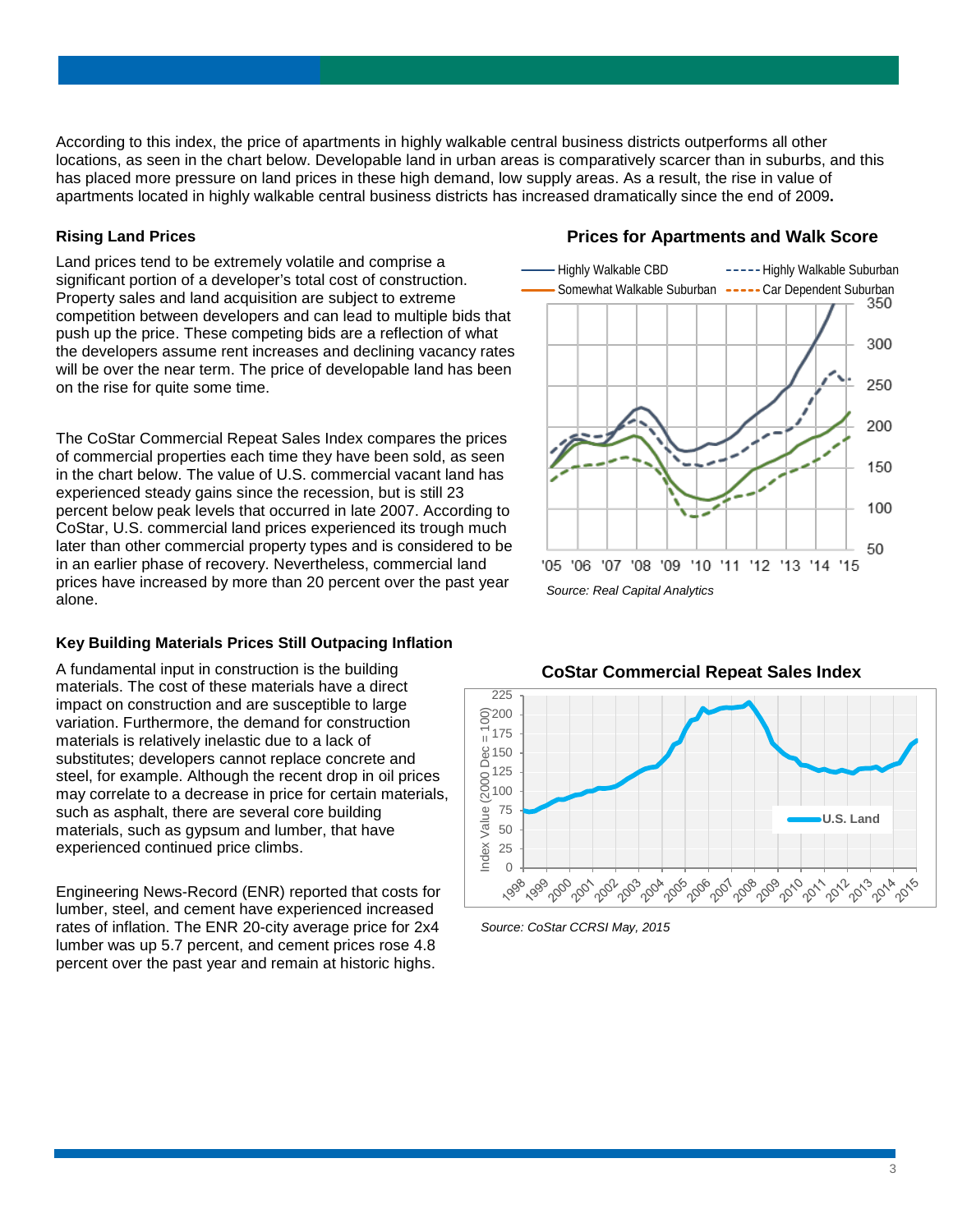The most recent report from the U.S. Bureau of Labor Statistics states that the nonseasonally adjusted Consumer Price Index (CPI) for all urban consumers was at zero percent for the past year. However, the percent increases for key building materials have well outpaced the CPI, in spite of recent declines.

Over the past few years, rising material costs helped push up the cost of construction, which likely contributed to the increase in more expensive projects. And a higher cost of construction is most likely going to be passed onto tenants in the form of elevated rent levels in Class A properties.

#### **Materials Year over Year Percent Change**



*Source: BLS Producer Price Index*

# **ENR CCI and CPI One Year Percent Change** 5.00%  $CPI \longrightarrow FNR$ 4.00% 3.00% 2.00% 1.00% 0.00% -1.00%  $y^6$ Jan-11 Jan

*Source: BLS Consumer Price Index; ENR Construction Cost Index*

**Cost of Construction Index** 

Engineering News-Record's Construction Cost Index reflects the total cost of construction. The index is a weighted aggregate index of prices for structural steel, Portland cement, lumber, and common labor. It does not produce a comprehensive breakdown of cost nor does it include land or financing costs. It does represent basic trends for construction costs, and as seen in the chart to the right, total construction costs continue to outpace inflation at a fairly substantial rate.

#### **Construction Labor Costs Rising Even Faster**

One of the most critical cost inputs in

construction is the labor. Construction worker hourly wages have been climbing steadily. Moreover, insurance costs also are increasing and now comprise a total of 8.0 percent of total compensation for construction workers. With construction starts at historically high levels, the number of construction workers has begun to rise, but as seen in the graph below left, it has yet to reach pre-recession levels.

The shortage of qualified construction labor is cited frequently by developers as a hindrance to completing projects on time, if even started at all. As a result, developers have paid higher wages, contributing the higher cost of construction, as illustrated in the graph below.

# **Where Have All the Construction Workers Gone?**

During the Great Recession, when construction activity plummeted, many construction workers are believed to have exited the industry and never returned. According to a May 1, 2014 article from *The Wall Street Journal*, "The shortage of skilled construction workers also partly reflects the return of Mexican workers to their home country during the downturn without returning since." The article goes on to say that developers also believe that "they have lost skilled labor to energy companies drilling in northeastern Colorado and North Dakota, where many of the top construction workers went during the downturn."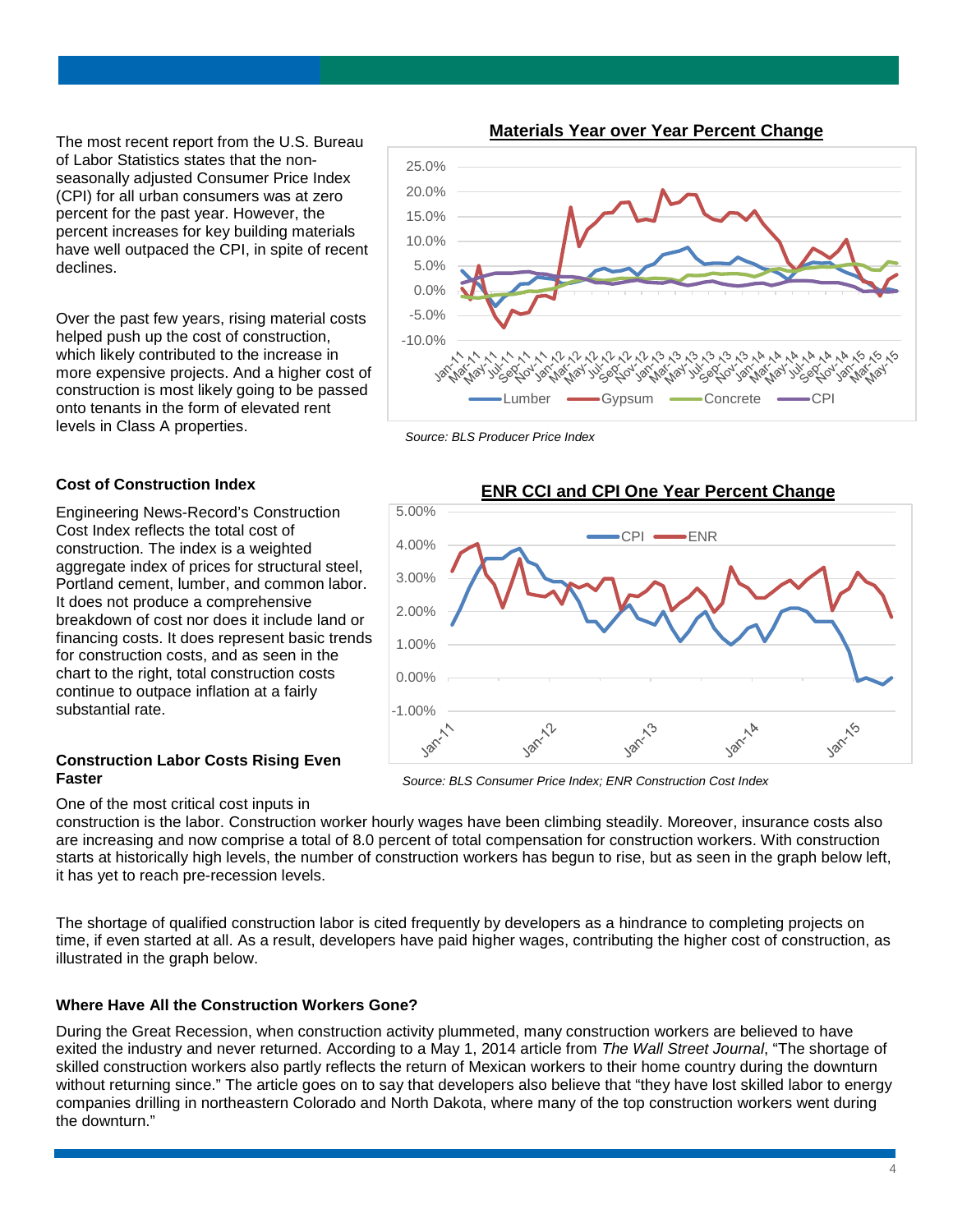Indeed, the unemployment rate for construction workers in 2014 averaged 8.9 percent, down from a high of 27.1 percent during the recession. But not all construction-related jobs are equal. According to a June 2014 survey completed by the National Association of Home Builders, "the share of builders reporting a shortage of labor ranged from a low of 25 percent for building maintenance managing to 63 percent for rough carpentry." The same survey showed significant shortages of framing crews and bricklayers. These labor shortages negatively impact the construction timeline, as well as labor costs, both contributing to overall higher construction costs.

> **Average Hourly Earnings of Non-Supervisory**



# **Number of Non-Supervisory Construction Workers**

*Source: Bureau of Labor Statistics*

#### **Multifamily Construction Case Study: High Construction Costs + High Land Prices = High Rents**

Because of high construction costs, developers have been focusing on acquiring premium development sites to make projects more profitable, but these are not easily found and it is clear that there is intense competition for prime locations. As an example of the scarcity of such sites, a national developer that was interested in purchasing an empty lot located in Southern California made an initial offer of more than \$65 million for the property, but then had to make a subsequent higher offer due to the number of competing bids. Nevertheless, another competitor offered significantly more to become the winning bid.

According to the national developer, "land prices expand and contract with the market and competing for developable sites is tough." The developer stated that most other construction costs are equal but it is the variability and fierce competition of land prices that add millions of dollars to a project's overall construction cost. The developer pursuing the Southern California lot had penciled in about 21 percent of the total budget for purchasing the lot – a fairly significant amount.

#### **Underlying Volatility In Both Hard and Soft Costs**

In the scenario noted above, the soft costs for the initial project included design and engineering fees, legal fees, corporate overhead, and permit fees. To get an idea of the disparity of the underlying soft costs, legal fees accounted for just 1.0 percent but permits accounted for more than 60.0 percent of soft costs. Typically, permitting costs are a large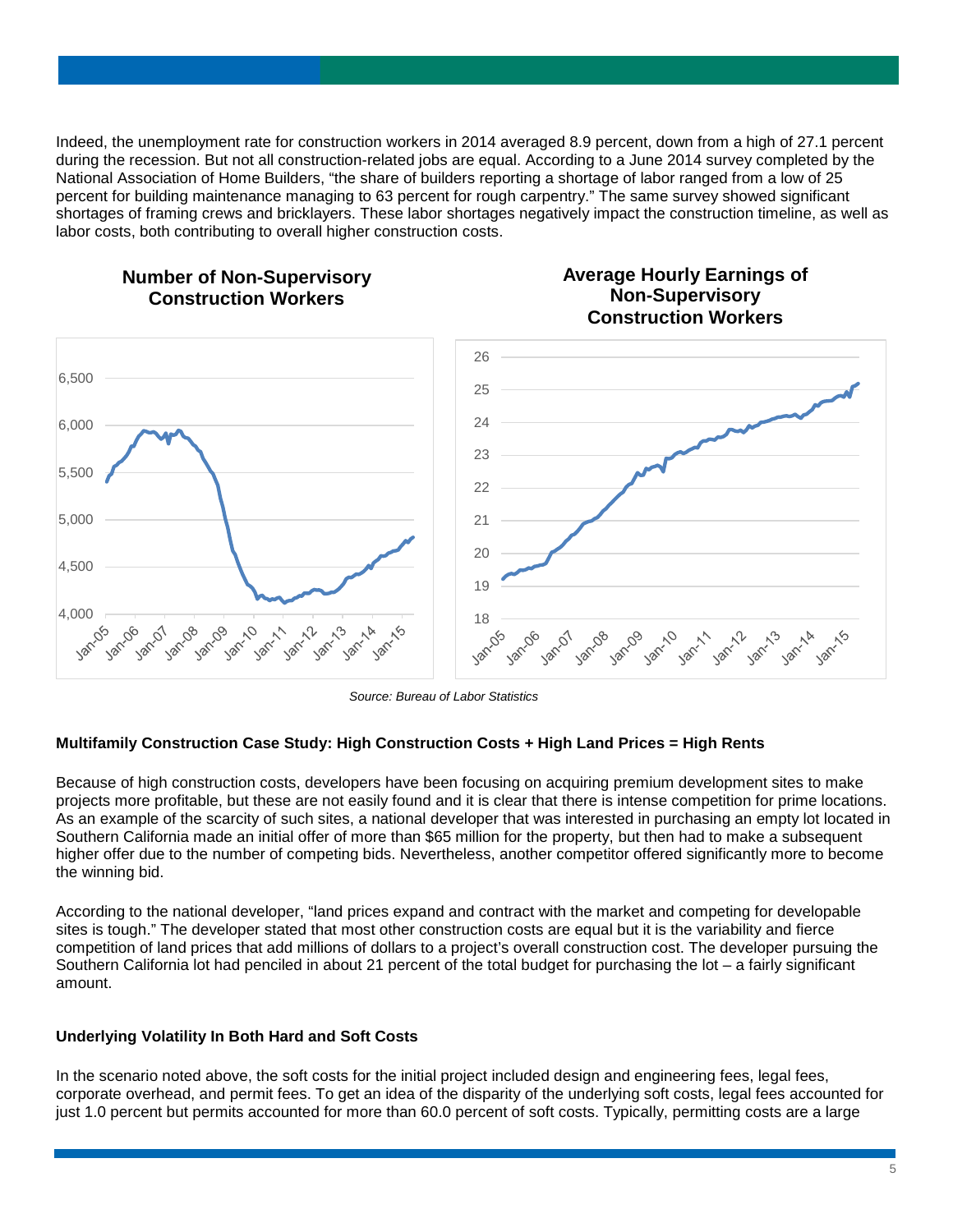percentage of soft costs but vary greatly depending upon location. This case shows how permits and fees can add up quickly and significantly increase the cost of construction.

According to the developer's proposed budget outline, this Southern California project had hard costs of well over \$150 million, accounting for more than half of the total projected cost. Materials are an integral part of the construction process and a sizable portion of a project's hard costs, as well as labor costs. The developer also expressed concern about finding skilled labor in Southern California and noted that over the past few years it has continued to be difficult to find any type of construction worker in general.

With a development budget totaling several hundred million dollars, the rents needed to be fairly high for the project to be profitable. The developer's initial plans for this building included 600 to 800 units with approximately 10.0 percent of the units being designated as affordable. While increasing the number of units constructed usually lowers the cost per unit, the developer still planned on pricing rents toward the higher end of the market. Nearly all of the market rate rents were above \$2,000 a month, as seen in the table below. Clearly, the budgeted construction costs for this proposed development would have had a direct cause and effect on the rent levels.

|             |                | <b>Apartment Type</b> | <b>Average Cost</b> |
|-------------|----------------|-----------------------|---------------------|
| <b>Cost</b> | <b>Percent</b> |                       |                     |
| Financing   | 10.7%          | <b>Studio</b>         | \$1,750.00          |
| Land        | 21.0%          | 1 Bedroom 1 Bathroom  | \$2,050.00          |
| Hard        | 53.2%          |                       |                     |
| Soft        | 15.1%          | 2 Bedroom 2 Bathroom  | \$2,625.00          |
| Total       | 100.0%         | 3 Bedroom 2 Bathroom  | \$3,100.00          |

### **Developer Budget and Average Planned Asking Rents Multifamily Construction Case Study – Southern California Lot**

*Source: Fannie Mae Multifamily Economics and Market Research*

#### **Multifamily Development Concentrated in Larger Metropolitan Areas**

According to data from the Dodge Data & Analytics Construction Pipeline, more than 503,000 multifamily rental units are underway as of July 2015 compared to 391,000 units a year ago. Of this total, approximately 332,000 multifamily rental units are expected to come online this year alone. What is interesting is not just the rise in total multifamily rental construction volume, but where much of that supply is located.

As seen in the chart below, there are only 10 metropolitan areas with more than 20,000 units underway, all of which are larger primary metros with more than 2 million people. Within these metros, many developers have focused on certain submarkets and neighborhoods, resulting in a concentration of multiple new projects all located near one another and all being completed and coming online within a fairly narrow timeframe between now and 2016. Unsurprisingly, many of these multifamily projects are offering primarily Class A rental units, which command the highest rent levels in their respective submarkets, thereby compounding the scarcity of new affordable rental units.